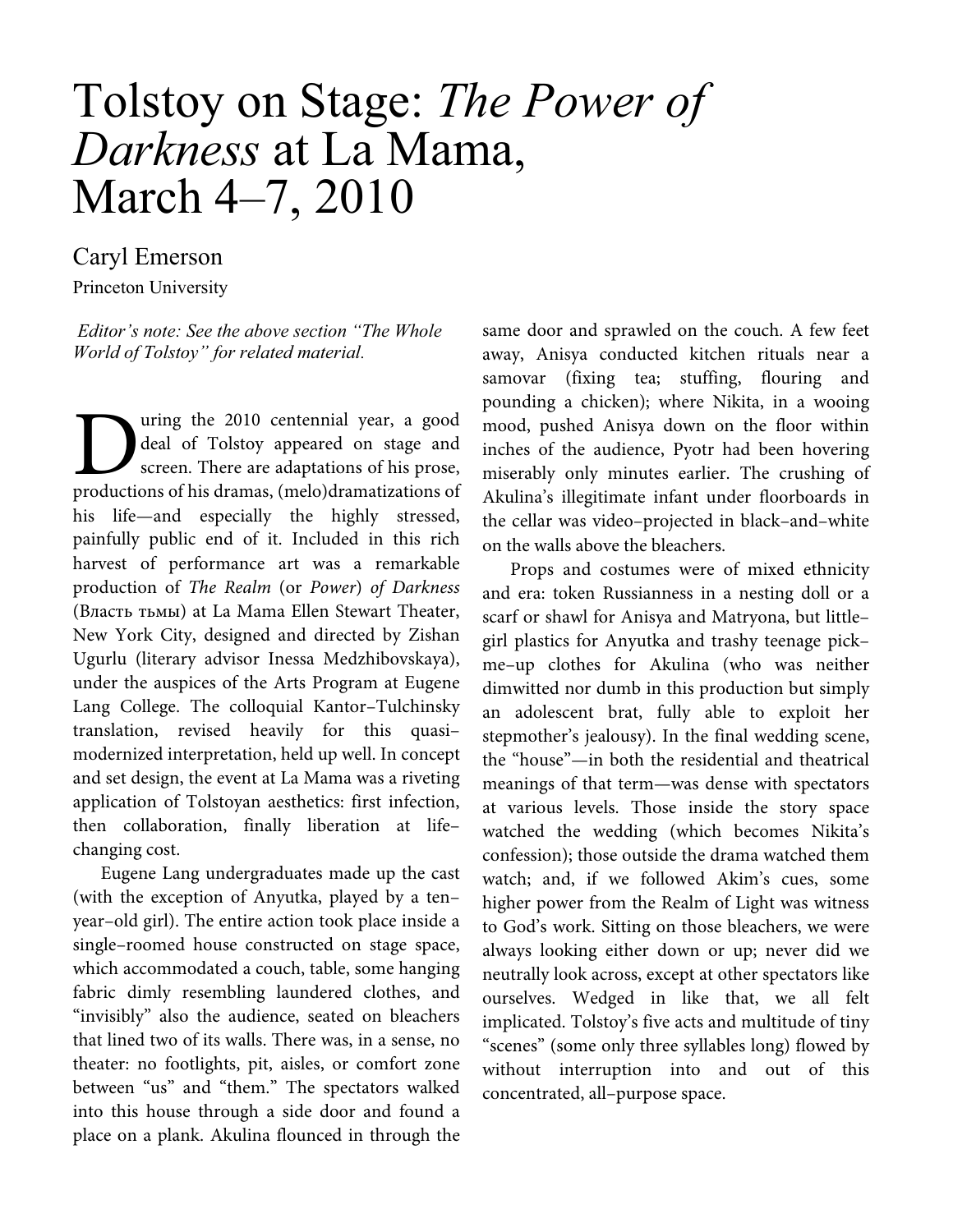My comments on the La Mama production come to rest on its dazzling final scene. Their starting point is Tolstoy's insight into theater—and, more crookedly, into Shakespeare, who doubtless would have admired this debauched, sensationalist peasant drama from the pen of his most famous Russian nineteenth–century detractor. Tolstoy's polemic against the Bard is best known in its full– length form, the 1904 screed "On Shakespeare and on Drama" (О Шекспире и о драме (критический очерк)). But Tolstoy's dislike had begun decades before. By the 1890s, what most completely qualified Shakespearean drama as "counterfeit art," even more than its vengeance mentality, second– hand borrowed plots, and non–illusionist Renaissance stage conventions, was its unrelieved eloquence and constant striving for clever verbal effect. Especially offensive to Tolstoy was the culminating scene of Othello, a work that that he otherwise considered one of the Bard's "least bad plays" (PSS 35: 244). Tolstoy writes in his treatise:

Othello's monologue over the sleeping Desdemona, about his desiring her when murdered to look as she did when alive, about his intending to love her even when dead and wishing to smell her "balmy breath," etc., is utterly impossible. A man who is preparing for the murder of a beloved being does not utter such phrases. (PSS 35: 245)

It is crucial here that Tolstoy's irritation is formal, not ethical. He detects an inconsistency between the psyche and the utterance. Shakespeare's characters are on the edge of murdering or strangling others, in the grip of rage, revelation, ecstasy. They should be howling or struck dumb with horror—and yet they keep on talking in this detached poetic way, in a well–constructed string of wise, witty statements. Tolstoy, it would seem, despises Lear's Fool largely for this reason, even though the content of the Fool's words are (as George Orwell correctly notes) "a trickle of sanity running through the play" (40). Tolstoy holds the

Fool in contempt, not because he is stupid or wrong but because he is a hanger–on who lives by words, who speaks jokingly about the purpose of life, but who does so with such elegance and wit that he is taken for wise, and valued by others.

There are also more positive, genre–specific reasons why Tolstoy disapproved of Shakespearean drama, however. Among the most important although Tolstoy confessed that he did not always follow this advice in his own playwriting, since his reflexes were those of a dyed–in–the–wool novelist—was his belief that lengthy moral self– presentation through words, monologues of inner self–searching, were not appropriate for the stage. As Tolstoy told Teneromo (pen name for a journalist named Isaak Fainerman) in an interview in 1907, inward–gazing psychology was the task of novels, not drama. A theater audience would find such declamations "boring, tedious, and artificial" (Тенеромо).

Thus Tolstoy was not interested in those passages in Shakespeare that parallel his own moral searching and ethical stance on power, personal responsibility, fidelity, fear of death, war, all those magnificent monologues full of Tolstoyan wisdom that Tolstoy refuses to credit. (It is enough to recall the bastard Edmund in King Lear on the moral cowardice of allowing astrology to excuse our vices.) Tolstoy seems not to hear these passages or rather, to skip over them while reading, for his acquaintance with the plays was largely through print. Tolstoy attended live theater performances of Shakespeare very rarely, and then only to persuade himself that the plays were as bad as he remembered them to be.

Without the psychological insights of its monologues, the Shakespearean stage might indeed seem a sensationalist shell for the "animal in man," the purely животное. But still, the ubiquitous lust and violence of Renaissance plots could not have been the primary irritant for Tolstoy. For on–stage enactment of cruelty, his own Power of Darkness rivals King Lear or even the mutilation–studded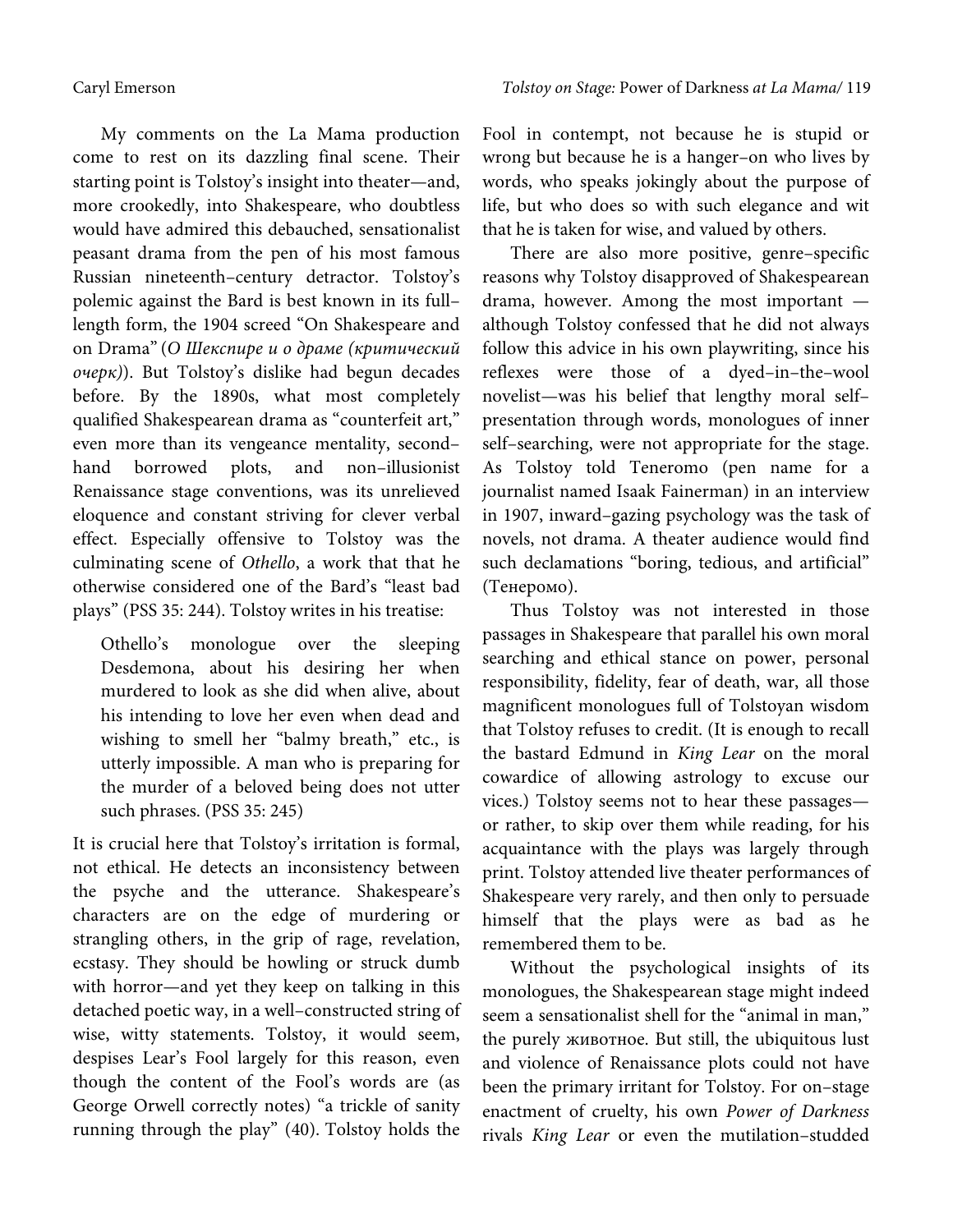Titus Andronicus. (Tolstoy felt this vulnerability in his peasant drama and provided a less graphic variant for his fourth act; but he retained the murder enacted in story space and time). Apparently it was not the theatrical presentation of violence in itself that was offensive to Tolstoy. Nor were words alone to blame. Tolstoy's non– acceptance of Shakespeare seems to be rooted primarily in the relationship of words to deeds on stage, which constitutes for him the morality of the performing arts. In certain situations, eloquence cannot go on. Words cannot be allowed to "pretty up" a deed and make it seductive, stunning, adorned with glittering turns of phrase, whether for animalistic (животное) reasons or for spiritually lofty (духовное) ones. Now to return to the house at La Mama and its Realm of Darkness.

Matryona is evil. She recommends poisoning without a backward look, panders for her son Nikita, ridicules her truth–bearing husband Akim, and (not the least of markers for Tolstoy) has a smooth, wise–sounding folk saying ready for every situation—just like a Shakespearean fool. It matters little whether such word–mongering fools speak falsehoods or truths (although Tolstoy is obsessed by his need to persuade us that these jesters are tedious, never funny, incomprehensible). What does matter is that these types of talker are always unperturbed by their own words, and always too clever. In Tolstoy's dramatic world, distress and revelation should confound and tongue–tie us. We cannot calculate their effect on us rhetorically or in advance. When, in аct IV of Power of Darkness, a drunken Mitrich rambles incoherently for several minutes about his humiliating experiences in the army to the miserable and confused Nikita, we know that we are in the presence of words serving the deed in the right way. Nikita is in no state to listen. What he picks up on ("hears") from his friend Mitrich's outpouring is only what is relevant to him, not what the speaker cares to communicate. Mitrich is bragging about his contempt for officers who flogged him for drunkenness, and boasts in

passing about not fearing people—because as soon as you're scared of others, Mitrich says, the devil has his claw in you, you will not get away (the bird is lost). Nikita is far too wrapped up in himself and his awakening conscience to attend to this braggart soldier–tramp; he grasps only the bit about not needing to fear. After this unexpected and almost random verbal prompt from Mitrich, in a Tolstoyan moment that recalls Prince Nekhliudov's invisible inner turn toward resurrection, Nikita's frantic attempt to escape himself comes to a halt. If not Mitrich, some other cue would have served. Nikita's crimes begin to add up, his excuses fall away, and the sinner is reset irrevocably on the path of confession, in an unstoppable vortex toward the good.

An eloquence of words would distract from this trajectory and ruin it. Tolstoy's most reliable and righteous people tend to be inarticulate: stutterers, bunglers, shy, ill–spoken, like Alyosha the Pot. That the upright old man Akim in The Power of Darkness is a stutterer is crucial to Tolstoy. As he wrote in March of 1887 to Pavel Svobodin, the actor in Petersburg's Alexandrinsky Theater who would be playing Akim:

He speaks with a hesitation, and then suddenly phrases burst out, and then again a hesitation, and 'y'know' (rae)... As I see it, it's not necessary to mumble. He walks with conviction…His motions—his movements are vigorous (истовые); only nimble smooth speech God did not grant him. (64: 24)

 "Smooth speech" of the sort that "God did not give Akim" is the least reliable of all vehicles for virtue. For Tolstoy as dramatist—and perhaps for Tolstoy in general—the truth of a situation was to be found in minds and bodies, not in words. Perhaps if Shakespeare's jesters and fools were not so "smooth of speech," if they stuttered while walking firmly, they could be for Tolstoy the vehicle for truth that they are for the rest of the world.